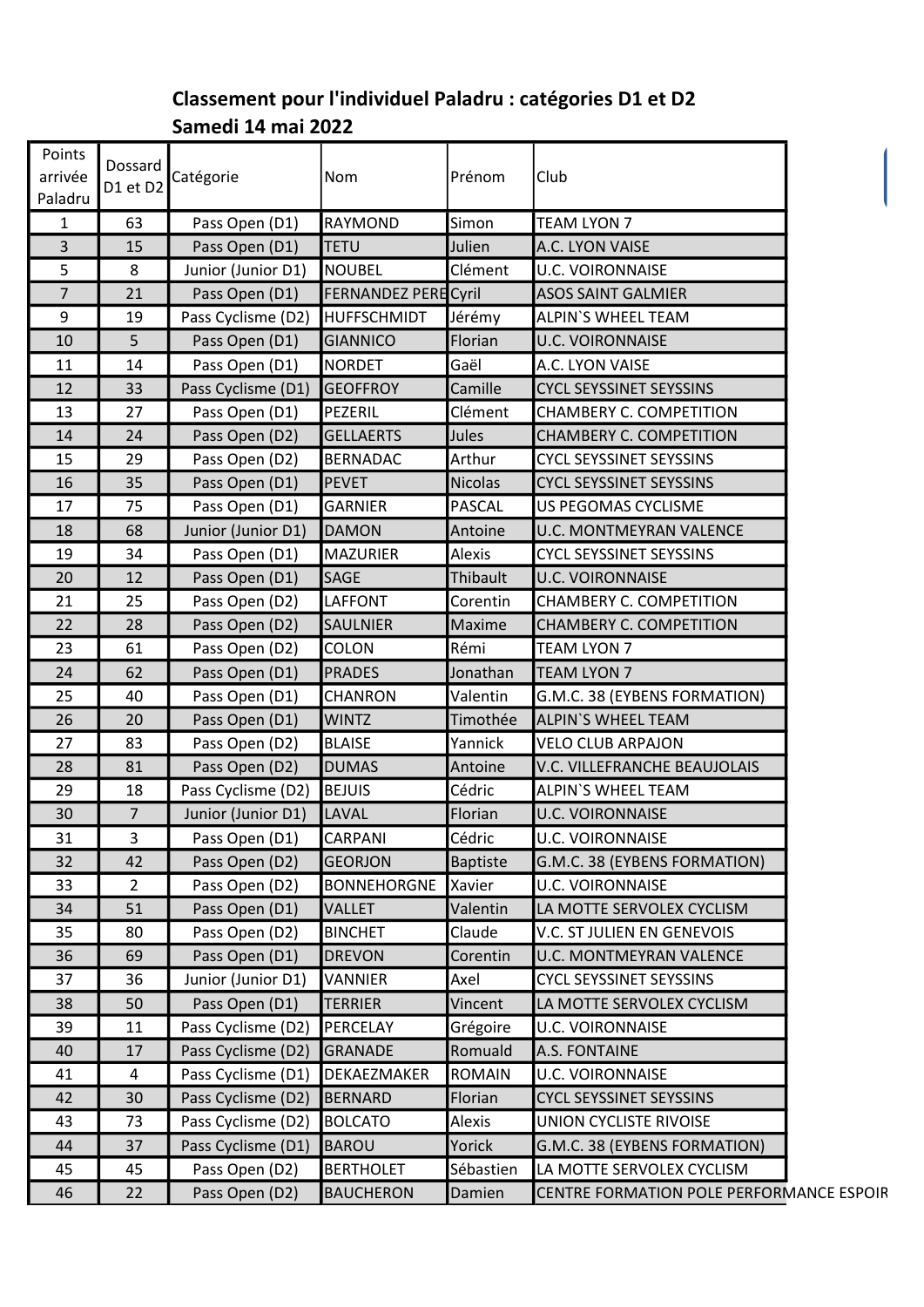| 47 | $\mathbf{1}$ | Pass Cyclisme (D2) | <b>BOISSY</b>          | Guenaël         | <b>U.C. VOIRONNAISE</b>              |  |
|----|--------------|--------------------|------------------------|-----------------|--------------------------------------|--|
| 48 | 79           | Junior (Junior D1) | <b>DARLE</b>           | Loic            | <b>V.C. RHODANIEN</b>                |  |
| 49 | 71           | Pass Open (D2)     | <b>JOUIN</b>           | Alexandre       | <b>U.C. MONTMEYRAN VALENCE</b>       |  |
| 50 | 76           | Pass Open (D1)     | <b>MAISSE</b>          | Pierrick        | <b>V.C. MONTBRISONNAIS</b>           |  |
| 51 | 41           | Pass Open (D1)     | <b>DURY</b>            | Romain          | G.M.C. 38 (EYBENS FORMATION)         |  |
| 52 | 66           | Pass Cyclisme (D1) | LE MAUFF               | Franck          | <b>TEAM VERCORS</b>                  |  |
| 53 | 82           | Pass Cyclisme (D1) | <b>GOURGIN</b>         | Olivier         | <b>VC CHAROLLAIS</b>                 |  |
| 54 | 59           | Pass Open (D1)     | <b>TRAMOND</b>         | Stéphane        | <b>SJVC MONTELIMAR</b>               |  |
| 55 | 70           | Pass Cyclisme (D2) | <b>DUROUX</b>          | Charly          | <b>U.C. MONTMEYRAN VALENCE</b>       |  |
| 56 | 39           | Pass Cyclisme (D2) | <b>BOUCHER</b>         | Florian         | G.M.C. 38 (EYBENS FORMATION)         |  |
| 57 | 26           | Pass Open (D2)     | <b>MANGEOT</b>         | Matthieu        | CHAMBERY C. COMPETITION              |  |
| 58 | 60           | Pass Open (D2)     | <b>BANOS</b>           |                 | Christophe TEAM LYON 7               |  |
| 59 | 85           | Pass Cyclisme (D2) | PELLETIER              | Jérôme          | <b>VELO CLUB ARPAJON</b>             |  |
| 60 | 38           | Pass Cyclisme (D2) | <b>BESCOND</b>         | Didier          | G.M.C. 38 (EYBENS FORMATION)         |  |
| 61 | 49           | Pass Open (D2)     | <b>TACHON</b>          |                 | Christophe LA MOTTE SERVOLEX CYCLISM |  |
| 62 | 48           | Pass Cyclisme (D1) | MELIN                  | Simon           | LA MOTTE SERVOLEX CYCLISM            |  |
| 63 | 10           | Pass Cyclisme (D2) | <b>PELTIER</b>         | Mickaël         | <b>U.C. VOIRONNAISE</b>              |  |
| 64 | 77           | Pass Open (D2)     | <b>HUFFSCHMIDT</b>     | David           | <b>V.C. RAMBERTOIS</b>               |  |
| 65 | 31           | Pass Cyclisme (D1) | <b>BRITO ANTUNES</b>   | Matthieu        | <b>CYCL SEYSSINET SEYSSINS</b>       |  |
| 66 | 44           | Pass Open (D2)     | <b>AMAND</b>           | Michaël         | LA MOTTE SERVOLEX CYCLISM            |  |
| 67 | 9            | Pass Open (D2)     | <b>NOUBEL</b>          | Frédéric        | <b>U.C. VOIRONNAISE</b>              |  |
| 68 | 16           | Pass Cyclisme (D1) | <b>CARTIER</b>         | Stéphane        | <b>A.S. FONTAINE</b>                 |  |
| 69 | 53           | Pass Open (D1)     | <b>LAGACHE</b>         | Jonathan        | LAC-ALLIANCE-CYCLISTE                |  |
| 70 | 74           | Pass Open (D2)     | ZANCANARO              | Eric            | UNION CYCLISTE RIVOISE               |  |
| 71 | 55           | Pass Cyclisme (D2) | <b>TRUPPA</b>          | Sébastien       | LAC-ALLIANCE-CYCLISTE                |  |
| 72 | 13           | Pass Open (D1)     | <b>BOUCHARD</b>        |                 | Paul André A.C. LYON VAISE           |  |
| 73 | 32           | Junior (Junior D1) | <b>DOUMENG</b>         | Alban           | <b>CYCL SEYSSINET SEYSSINS</b>       |  |
| 74 | 64           | Pass Open (D2)     | <b>BLANCHIN</b>        | Mathieu         | <b>TEAM VERCORS</b>                  |  |
| 75 | 56           | Pass Open (D1)     | <b>LEVRAT</b>          | Thibaud         | LYON SPRINT EVOLUTION                |  |
| 76 | 52           | Pass Cyclisme (D2) | KHRAIEF                | Majdi           | LAC-ALLIANCE-CYCLISTE                |  |
| 77 | 23           | Pass Open (D2)     | ABBAD                  | Sélim           | CHAMBERY C. COMPETITION              |  |
| 78 | 43           | Pass Open (D2)     | GRESANT                | Sébastien       | G.M.C. 38 (EYBENS FORMATION)         |  |
| 79 | 54           | Pass Open (D1)     | <b>PARIS</b>           | Hugo            | LAC-ALLIANCE-CYCLISTE                |  |
| 80 | 65           | Pass Cyclisme (D2) | JALLIFFIER TALMAThomas |                 | <b>TEAM VERCORS</b>                  |  |
| 81 | 46           | Pass Open (D1)     | <b>BIZZOZZERO</b>      | Rémi            | LA MOTTE SERVOLEX CYCLISM            |  |
| 82 | 67           | Pass Open (D2)     | <b>BROC</b>            | Geoffrey        | U.C. FOREZ 42                        |  |
| 83 | 57           | Junior (Junior)    | <b>VAVRE</b>           | <b>Baptiste</b> | LYON SPRINT EVOLUTION                |  |
| 84 | 78           | Pass Cyclisme (D2) | <b>JANVIER</b>         | Franck          | <b>V.C. RAMBERTOIS</b>               |  |
| 85 | 72           | Pass Open (D1)     | PELAT                  | Albin           | U.C. MONTMEYRAN VALENCE              |  |
| 86 | 86           | Pass Open (D2)     | <b>BONNIOL</b>         | <b>BRUNO</b>    | VELO CLUB METROPOLITAIN URBANBIKE    |  |
| 87 | 47           | Pass Open (D1)     | LALLEMANT              | Thomas          | LA MOTTE SERVOLEX CYCLISM            |  |
| 88 | 6            | Pass Open (D2)     | <b>KAIQUE</b>          | Anthony         | <b>U.C. VOIRONNAISE</b>              |  |
|    |              |                    |                        |                 |                                      |  |
| 89 | 58           | Pass Open (D1)     | <b>SAINTOMER</b>       | Louison         | <b>SJVC MONTELIMAR</b>               |  |